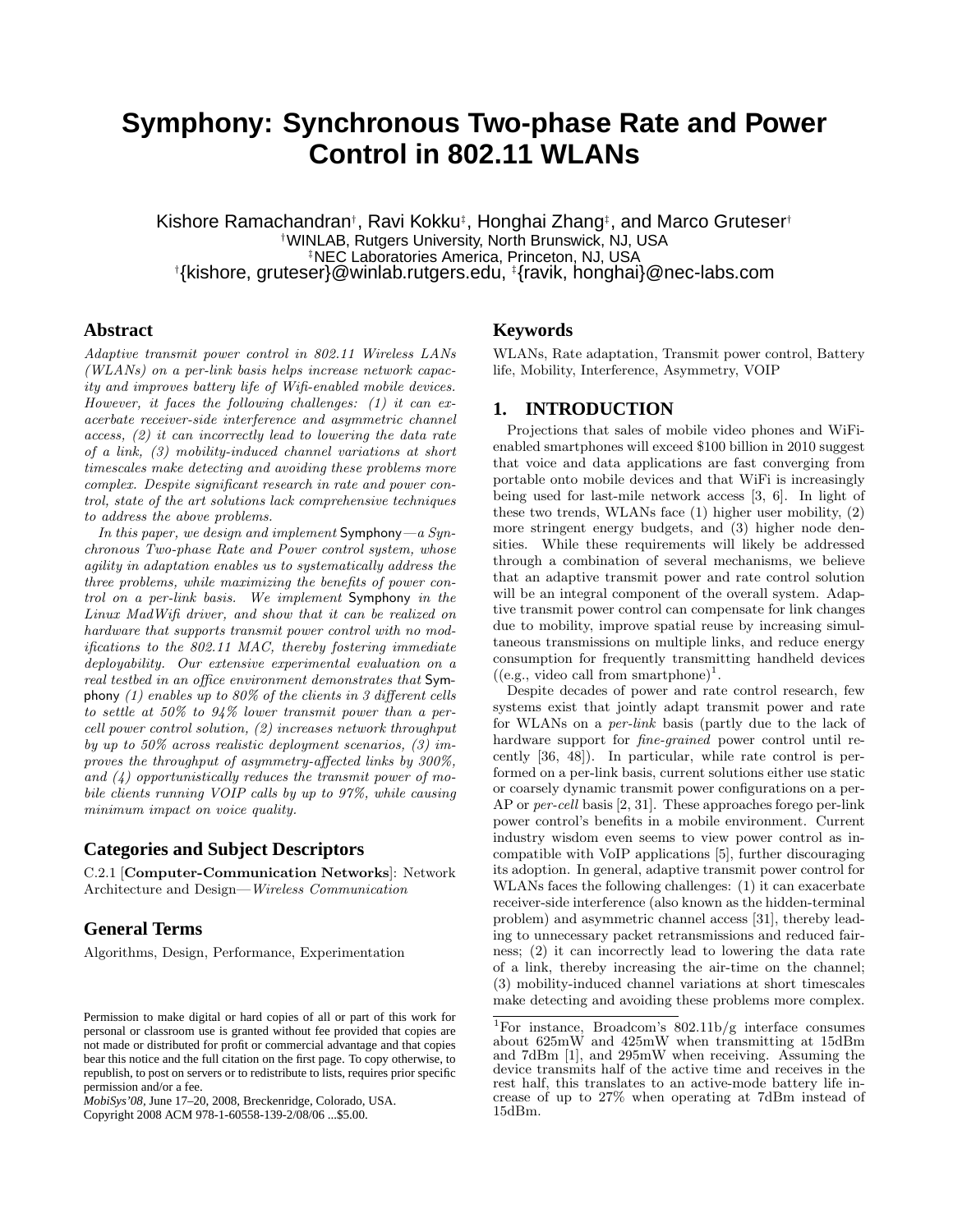While some of these problems have been identified previously [23, 25, 31], to our knowledge, no integrated systems solution exists that simultaneously addresses all three challenges. Further, no per-link solution exists to address the asymmetric channel access problem in WLANs. The only work on WLAN asymmetry [31] is focused on a per-cell solution that cannot be easily extended to the per-link case, especially in the presence of user mobility, since it converges very slowly (30 seconds in one of their experiments).

In this paper, we propose Symphony—a novel synchronous two-phase rate and power control system that addresses all the above challenges in a unified framework. The key idea is to use a periodic reference phase during which all nodes operate at maximum power (as if no power control were used) to detect whether power control leads to adverse effects. Symphony is robust to user mobility, and can be easily realized on state-of-the-art hardware with no new modifications to the 802.11 MAC protocols. We implement Symphony in the Linux MadWifi driver [30], and demonstrate its efficacy through a detailed prototype evaluation. Extensive experiments on a real testbed in an office environment and on the indoor ORBIT testbed [42] demonstrate that Symphony (1) enables up to 80% of the clients in 3 different cells in an office environment to settle at 50% to 94% (3 to 12 dB) lower transmit power than a per-cell power control solution, (2) opportunistically reduces the transmit power of mobile clients running VOIP calls by up to 97% (15 dB), while causing minimum impact on R-score—a popular performance metric for quantizing voice quality, (3) addresses the problems of hidden terminals and asymmetric channel access, while improving the throughput of asymmetry-affected links by 300%, and (4) across 4 realistic deployment scenarios, increases network throughput by up to 50%.

In summary, we make three contributions in this paper:

- 1. We propose Symphony, the first per-link rate and power control system for WLANs that simultaneously addresses the problems introduced by power control in a comprehensive and easily realizable manner. By implementing Symphony in the Linux MadWifi driver [30] running over off-the-shelf hardware, and requiring no extensions to 802.11 protocols, we demonstrate that the solution is readily deployable.
- 2. As part of Symphony, we propose a novel and simple mechanism based on expected transmission time (ETT) to detect WLAN channel access asymmetry in a distributed manner. Unlike state-of-the-art per-link solutions in the ad-hoc domain, this mechanism does not require information about the topology [44] or the source of interference [47].
- 3. As part of Symphony, we propose RRAA+, an improved version of the state-of-the-art RRAA rate adaptation algorithm [50], which significantly reduces packet loss and makes links more robust to user mobility. RRAA+ is also useful standalone.

The rest of the paper is organized as follows. In Section 2, we describe the challenges of performing adaptive transmit power control, and discuss related work and their drawbacks. In Section 3, we discuss the design and implementation of Symphony, and present evaluation results in Section 4. Section 5 discusses open issues and limitations. Section 6 concludes.

# **2. PROBLEM FORMULATION**

As users increasingly make WLANs the first choice for last-mile network access, both spatial reuse and battery life are crucial metrics for better user experience. With emerging mobile applications leading to increased data transfer over Wifi interfaces, and hardware [7] and protocol [9] improvements reducing the idle-time power consumption of these interfaces, transmit power becomes the dominating factor influencing battery lifetime. Secondly, with increasingly dense deployments of WLANs for continuous coverage to users, mitigating interference to maximize spatial reuse is a crucial design goal. Adaptive transmit power control on a per-link basis promises to improve both the above metrics.

# **2.1 Power Control Challenges**

While per-link adaptive power control is beneficial, doing so can be challenging due to several reasons.

Receiver-side Interference and Asymmetric Channel Access: Transmit power control can introduce link asymmetry that leads to two problems: Receiver-side interference and Asymmetric channel access. Several previous works have already observed these two problems with power control [23, 25, 31, 39]. To provide a more quantitative characterization of (1) their effect on performance in realistic settings and (2) their likelihood of occurrence, consider a canonical network of four nodes—two senders and two corresponding receivers using the same 802.11 channel. Figure  $1(a)$  identifies the different scenarios of interaction when the two links use different transmit powers. Solid arrows indicated that nodes are in communication range. Dotted arrows indicate that the senders are in carrier-sense range; in (b) S1 can hear S2, but not vice versa. Dashed arrows indicate unintended interference at the receivers. Scenario (a) represents fair channel sharing since S1 and S2 can carriersense each other. Scenario (b) represents the case of asymmetric channel access; whenever S2 has data to transmit, S1 does not get a fair chance to transmit. Scenarios (c) and (d) are two instances of receiver-side interference; while the senders are oblivious of each others' presence, packets sent by them collide at their receivers. Finally, scenario (e) is the ideal case of no interference and simultaneous transmissions on each link. Scenarios (b), (c) and (d) for any two links in the network can degrade the link and network throughput and fairness.

Setup: We use four laptops (with Atheros PCMCIA wireless cards) to emulate this canonical network—two laptops are configured as APs while the remaining two are configured as clients (one associated with each AP). Both AP-client links are on the same channel (802.11a channel 40). Each AP starts backlogged UDP transfers to its corresponding client and we fix the 802.11 MAC bit-rate to 54 Mbps. To emulate receiver-side interference, APs (senders) are positioned such that they do not carrier sense each other, and clients are placed such that their receptions may be corrupted by interfering transmissions on the other link (scenarios (c) and (d)). We use packet delivery ratio (PDR), calculated as the ratio of packets successfully received at each client to those sent out by its corresponding AP, as the metric. For asymmetric channel access, we place both receivers such that the network cannot be in scenarios (c) and (d). As the metric, we use the expected transmission time (ETT) [15, 11] of packets, with the minor modification that we only consider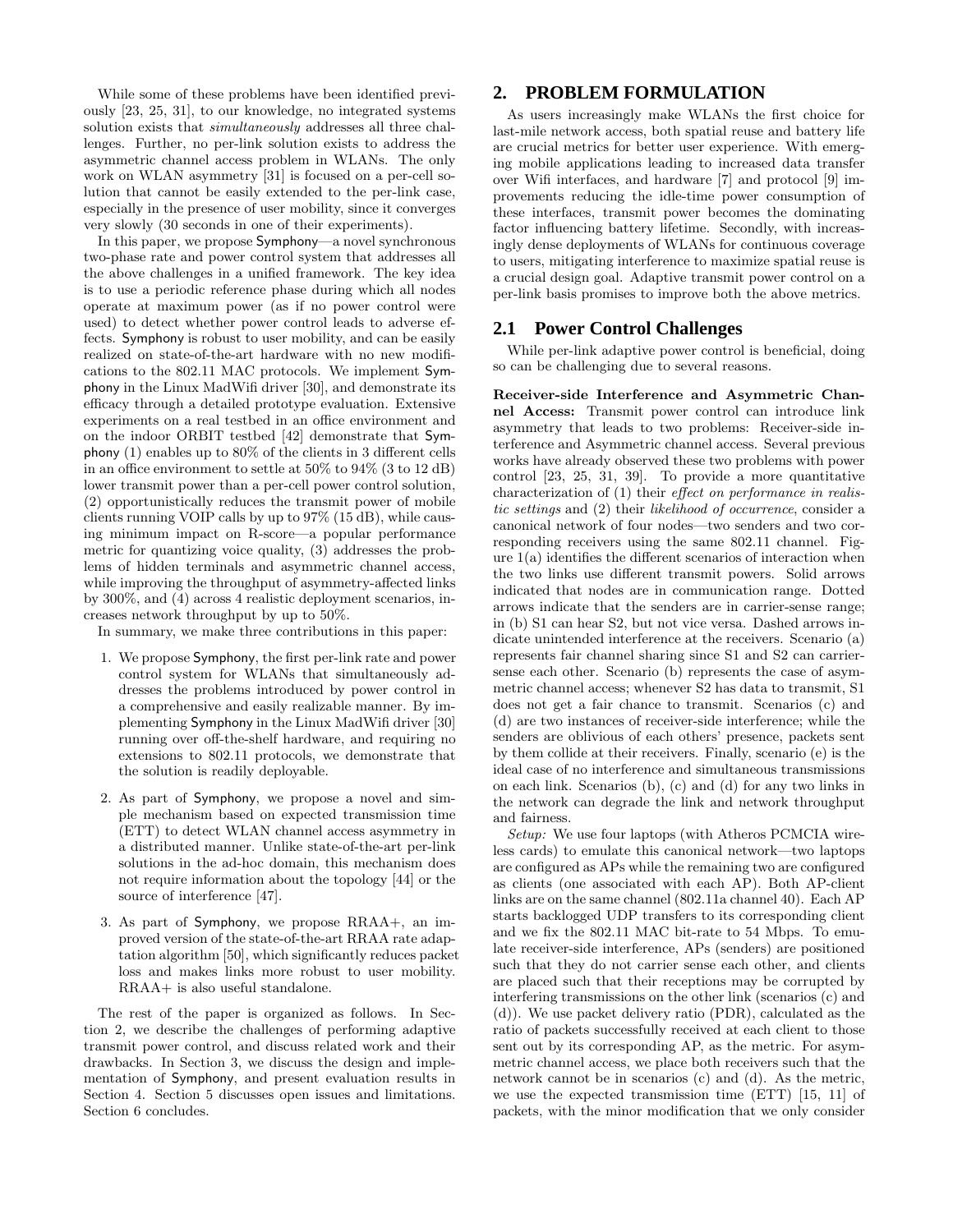

Figure 1: Problems introduced by power control: (a) Scenarios of interaction between two links (b) Receiverside interference on Link-1, and (c) Asymmetric channel access on Link-1.



Figure 2: (i) Probability of scenarios (a)-(e), (ii) Total probability of problematic scenarios (scenarios (b), (c) and (d)).

packets that succeed without any retries, to approximate the channel access delay for each frame.

Results: Figure 1(b) shows the PDR observed by both links, in the experiment emulating receiver-side interference, when the transmit power of each link is changed. In this figure, the lines "Link-1 at 3dBm", "Link-1 at 12dBm", and "Link-1 at 15dBm" show that Link-1 is able to tolerate (due to physical layer capture) varying degrees of interference from Link-2 (Scenario (d)) depending on the relative difference in transmit powers. Similarly, the line "Link-2 when Link-1 at 15 dBm" shows that Link-2's PDR is affected by receiver-side interference at low transmit powers. In Figure  $1(c)$ , we plot the smoothed (using EWMA) ETT of packets on Link-1. When links are asymmetric (scenario (b)), Link-1 has higher channel access delay and hence higher ETT than when both links are symmetric (scenario (a)).

We now address the question, how frequently do the problematic scenarios ((b),(c) and (d)) occur? Since an experimental approach cannot sufficiently answer this question, we take an analytical approach. We derive the probability that each of the scenarios occur in a random geometrical graph with four nodes as above when the senders employ transmit power control. For brevity, we present the detailed mathematical formulation and analysis in a technical report [40], and just state the results here. Figure 2(i) shows the probability of occurrence of each scenario with distance between the senders, where the distance is shown as a factor of the communication range of the senders. Figure 2(ii) shows the sum of probabilities of all problematic scenarios. The graph clearly shows that these scenarios can occur very frequently in a real deployment. Detecting and avoiding these problems in mobile environments is even more challenging since they can be dynamically introduced for short time periods.

| $SINR$ Range $(dB)$ | Rate | $SINR$ Range $(dB)$ | Rate |
|---------------------|------|---------------------|------|
| > 24.56             | 54   | [10.79, 17.04]      | 18   |
| [24.05, 24.56]      | 48   | [9.03, 10.79]       | 12   |
| [18.8, 24.05]       | 36   | [7.78, 9.03]        | Q    |
| (17.04, 18.8)       | 24   | [6.02, 7.78]        |      |

Table 1: SINR vs. Rate (Mbps) for BERs  $\leq 10^{-5}$ .

Interaction with Rate Adaptation: In  $802.11a/b/g$  wireless LANs, senders use one of multiple transmission rates for sending packets. The choice of the rate is determined by an estimate of the channel conditions either through packet loss [24, 28, 30], delivery ratio [50], throughput [11], or Signal to Interference and Noise Ratio (SINR) estimates [27, 21]. Conceptually, a link is expected to perform well at a chosen rate if the SINR at the receiver is above a threshold (Table 1) [27]. Rate selection and transmit power control are tied together; power control without considering rate can reduce the SINR, leading to reduction in rate and hence the link and network throughput. In this paper, we take a system perspective and choose a (minimum) power level for a link that does not compromise the achievable rate. From the table, it can be seen that for supporting 54Mbps, the transmit power can be reduced until it reaches the SINR threshold limit of 24.56dB. Similarly, say, if 54Mbps and 48Mbps cannot be supported even at maximum allowed transmit power, then power can be reduced until the SINR approaches 19dB, which still allows operation at 36Mbps.

While such rate and power selection is easily realizable with precise knowledge of receiver SINR [27], reliable SINR measurements and reports in the presence of mobility cannot be achieved at fine timescales due to their overhead. Consequently, we rely on estimating the channel conditions based on the delivery ratio of a window of packets, similar to past works [50]. Such an approach, however, makes rate and power selection non-trivial. To illustrate, consider Figure 3. If the link is in a state of rate and power allocation  $(r_i, p_k)$ at a given instant, and the delivery ratio deteriorates (negative feedback), the reaction can either be to reduce rate or increase power. While increasing power appears to be a natural choice (as in PARF [8]), it is possible that even at the maximum power, the current rate cannot be supported, in which case reducing rate is the right choice. Lack of knowledge of whether a rate can be supported by increasing power to the maximum, can increase the convergence time, which is prohibitive in the presence of mobility. A similar dilemma exists for positive feedback.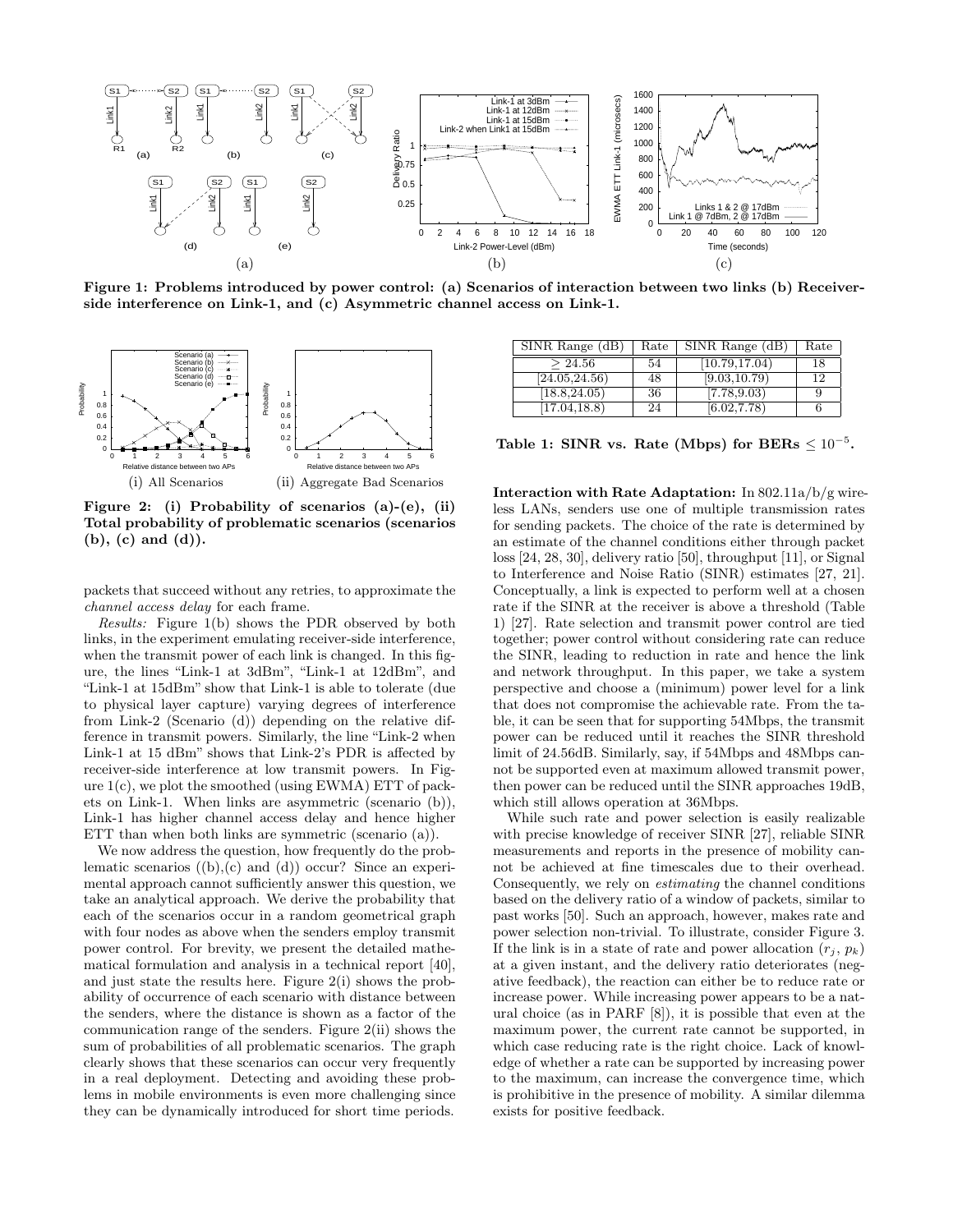



Figure 3: The rate and power adaptation dilemma.

Figure 4: Effect of mobility (at  $0.75$  m/s) on RSSI.

Mobility: Adaptive transmit power control becomes more challenging in the presence of user mobility. Link conditions change frequently due to distance-based path loss, shortlived hidden terminals and destructive multipath interference at certain locations in a user's path.

To illustrate and quantify these effects, we conducted an experiment with one moving client, at walking speed (approximately 0.75 m/s), sending voice call traffic (50 packets per second) to a stationary AP. The client moves away from the AP along four different paths in our office building, remaining in line-of-sight (LOS) of the AP on two of the paths, and in non-line-of-sight (NLOS) on the others. Figure 4 (a) shows the average RSSI per second over time for one LOS and one NLOS case. In Figure 4 (b), we show the CDF of the difference in avg. RSSI per second. Although 95% of the time, the avg. RSSI in one second changes by at most 5dB, we also observed changes up to 15db within two seconds.

In such environments, both rate and power control algorithms need to address the following questions effectively: How frequently should the adaptation take place? and At what granularity should rate and power be adapted? For the first question, solutions have to strike the right balance between reliability and responsiveness: waiting for enough samples avoids reacting to short-lived drops in link conditions, while waiting too long can also be detrimental to performance. For the second question, changing power at coarse granularity allows adapting less frequently, but compromises on battery life and spatial reuse; whereas fine granularity changes require frequent adaptation.

### **2.2 Existing Solutions and Drawbacks**

Transmit power control and rate adaptation are well researched topics in wireless networks. However, our study reveals that no solution provides a comprehensive and easily realizable approach to simultaneously address the challenges discussed in the previous section. In particular, our survey across the fields of WLANs, Adhoc, Cellular and Sensor networks research, reveals that (i) there are no existing per-link solutions to address the asymmetric channel access problem in WLANs, and (ii) although approaches exist that address a subset of the challenges, Symphony is the first system to simultaneously address the complete set and provide a solution for mobility-enabled WLANs. Table 2 provides a taxonomy of the relevant related work and identifies their drawbacks. Solutions having deployability constraints due to significant protocol modifications or impractical assumptions such as the requirement of precise interference measurements, are marked by  $\times$  under 'Deployability'. Solutions not realized in practice and hence not addressing system-level challenges are marked by  $\times$  under 'Realization'. Remaining columns provide information on the granularity of each solution, its objective (reduced energy consumption or increased capacity or both), and whether it addresses receiver-side interference, asymmetric channel access, and jointly adapting rate.

Several per-link solutions in the adhoc domain address channel access asymmetry (Table 2). However, the solutions are not applicable in the WLAN domain because of their assumption that any node is allowed to communicate with any other node in range; whereas in WLANs, clients can only communicate with the associated AP, and vice versa. Further, these solutions require knowledge about the source of interference, which is impractical to identify at fine timescales in WLANs with mobility (hence marked by  $\times$  under 'Realization'). Among per-cell [31] and per-network [35] solutions, COMPOW [35] addresses the asymmetric channel access problem by making every node in an ad-hoc network transmit at a common optimum power. In WLANs, Mhatre et. al. [31] propose maintaining symmetry by jointly tuning the CCA threshold and transmit powers to maximize network-wide throughput for a given placement of APs and clients. However, these solutions do not lend themselves well to be extended for the per-link case for two reasons: (a) they take a long time to converge after a topology change (e.g., Mhatre et. al's [31] solution takes 30 seconds in one of their experiments), which is unacceptable in the presence of user mobility, and (b) they operate many links in the network at a significantly higher transmit power than necessary since, in either case, the weakest link determines the transmit power. In general, we note that per-cell approaches have to necessarily degenerate into per-link approaches to efficiently deal with mobility. Finally, we identify the lack of a solution for this problem in approaches proposed for other domains such as sensor networks ([49, 20, 29, 22]) or CDMA cellular networks ([17, 51, 13, 18]) mainly because they rely on different multiple access techniques.

With regards to joint rate and power adaptation for WLANs, till date, we are aware of techniques that address only a subset of the problems, and have mostly been implemented in simulators [38, 12, 8]. In contrast, Symphony is the first effort to implement a complete system. The use of transmit power to mitigate the hidden terminal problem is also novel as compared to the use of RTS/CTS messages.

We acknowledge that the related work discussed here is by no means complete and refer the reader to our survey in [40] for more details.

### **3. DESIGN AND IMPLEMENTATION**

This section describes the design and implementation of Symphony, a synchronous two-phase rate and power control framework to increase battery life of mobile devices and improve spatial reuse, while addressing several challenges with adaptive transmit power control.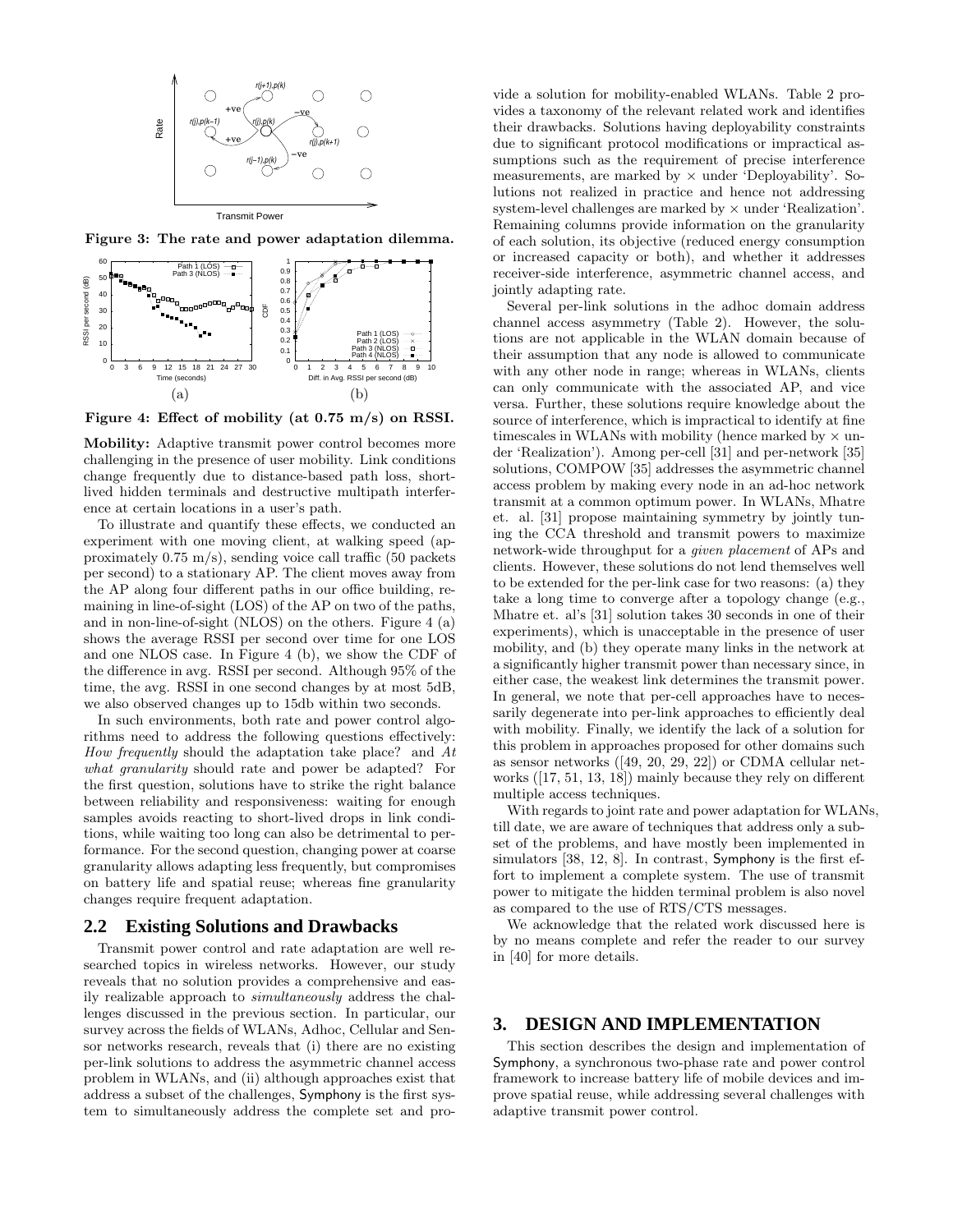| Domain   | Solution                | Granularity | Realization | Deployability |          | Objective | Rate       | Channel Access | Hidden   |
|----------|-------------------------|-------------|-------------|---------------|----------|-----------|------------|----------------|----------|
|          |                         |             |             |               | Energy   | Capacity  | Adaptation | Asymm.         | Nodes    |
|          | [Sheth02] [45, 46]      | Per-link    |             |               |          |           |            |                | $\times$ |
|          | MiSer [38]              | Per-link    |             |               |          |           |            |                |          |
| WLANs    | PARF, PERF [8]          | Per-link    |             |               |          |           |            |                |          |
|          | [Chevillat05] $[12]$    | Per-link    |             |               |          |           |            |                | $\times$ |
|          | $[{\rm Mhatre07}]$ [31] | Per-cell    |             |               | $\times$ |           | $\times$   |                | $\times$ |
|          | $PCMA$ [32]             | Per-link    | $\times$    | $\times$      | $\times$ |           | $\times$   |                |          |
| Adhoc    | BASIC, PCM [23]         | Per-link    | ×           |               |          |           |            |                |          |
| Networks | PCDC [33]               | Per-link    | $\times$    |               |          |           |            |                |          |
|          | POWMAC <sup>[34]</sup>  | Per-link    | $\times$    |               |          |           |            |                |          |
|          | SHUSH [47]              | Per-link    | $\times$    |               |          |           |            |                |          |
|          | PRC [27]                | Per-link    | ×           |               |          |           |            |                |          |
|          | TACP <sup>[44]</sup>    | Per-link    | ×           | $\times$      |          |           |            |                |          |
|          | COMPOW <sup>[35]</sup>  | Per-network |             |               | $\times$ |           | $\times$   |                |          |

Table 2: Taxonomy of existing transmit power control algorithms.



Figure 5: Two-phase synchronous strategy.

### **3.1 Overview**

Due to the possible adverse effects of power control, the goal of Symphony is to control the transmit power and rate of each link in a WLAN such that the link's performance is at least as good as in the baseline maximum-power network. At the core of Symphony is a synchronous two-phase execution (Figure 5) strategy, in which all nodes (APs and clients) in the WLAN cycle through two phases in synchrony—the REFERENCE (REF) phase and the OPERATIONAL (OPT) phase. In the REF phase, Symphony estimates for each link the best achievable performance, and in the OPT phase, it tunes the link to the lowest transmit power to achieve the same performance as in the REF phase. Due to mobility (of users or the environment) the best attainable performance may continuously change, and a power/rate setting may suddenly be affected by asymmetry. The reference phase provides a convenient solution to periodically verify that power and rate control have not unnecessarily degraded system performance.

Similar to most rate control algorithms, Symphony executes on each unidirectional (sender, receiver) link at the sender side. The sender can be either an AP or a client, and the receiver a client or an AP. In the REF phase, each sender performs rate adaptation for each link at the maximum power to choose the best data rate for the current channel conditions. In the OPT phase, the sender performs both rate and power adaptation. The rate and power adaptation algorithms maintain two contexts—ref\_ctxt and opt\_ctxt, one for each phase for each link. Each context contains several performance metrics and other variables needed for executing the rate and power adaptation algorithms. We choose



Figure 6: Architecture of Symphony. The blocks R and O represent REF and OPT contexts.

three metrics—EWMA (Exponential Weighted Moving Average) of data rate, utility of RTS and EWMA of ETT—to help detect and avoid the problems outlined in Section 2. The performance metrics in the ref\_ctxt serve as reference values for the OPT phase. In the OPT phase, each link is tuned to the lowest power such that each performance metric in the opt\_ctxt is no worse than the corresponding metric in the REF phase by more than a threshold.

Before entering the REF-OPT cycle, each link goes through an INIT phase, in which the sender starts from the minimum power level and rapidly discovers the initial power level necessary for communication with the receiver. To avoid affecting applications, we use probe packets at the highest rate and additively increase power for each packet till a probe packet succeeds in reaching the receiver. If we reach the maximum power and still do not succeed, we lower the rate and start over at the lowest power. After succeeding, the sender initializes the OPT phase with the successful power level, and enters the REF phase with the successful rate at the appropriate synchronized time. If the sender is idle for a threshold number of seconds  $(=2 \text{ in our prototype}),$ and then a packet from the network layer arrives that does not succeed in reaching the receiver, we determine that the rate and power information is stale (e.g., due to mobility) and reset the sender to the INIT phase to repeat the rapid discovery process.

We achieve synchronized phase execution on all APs and clients in two steps. First, the APs are synchronized to a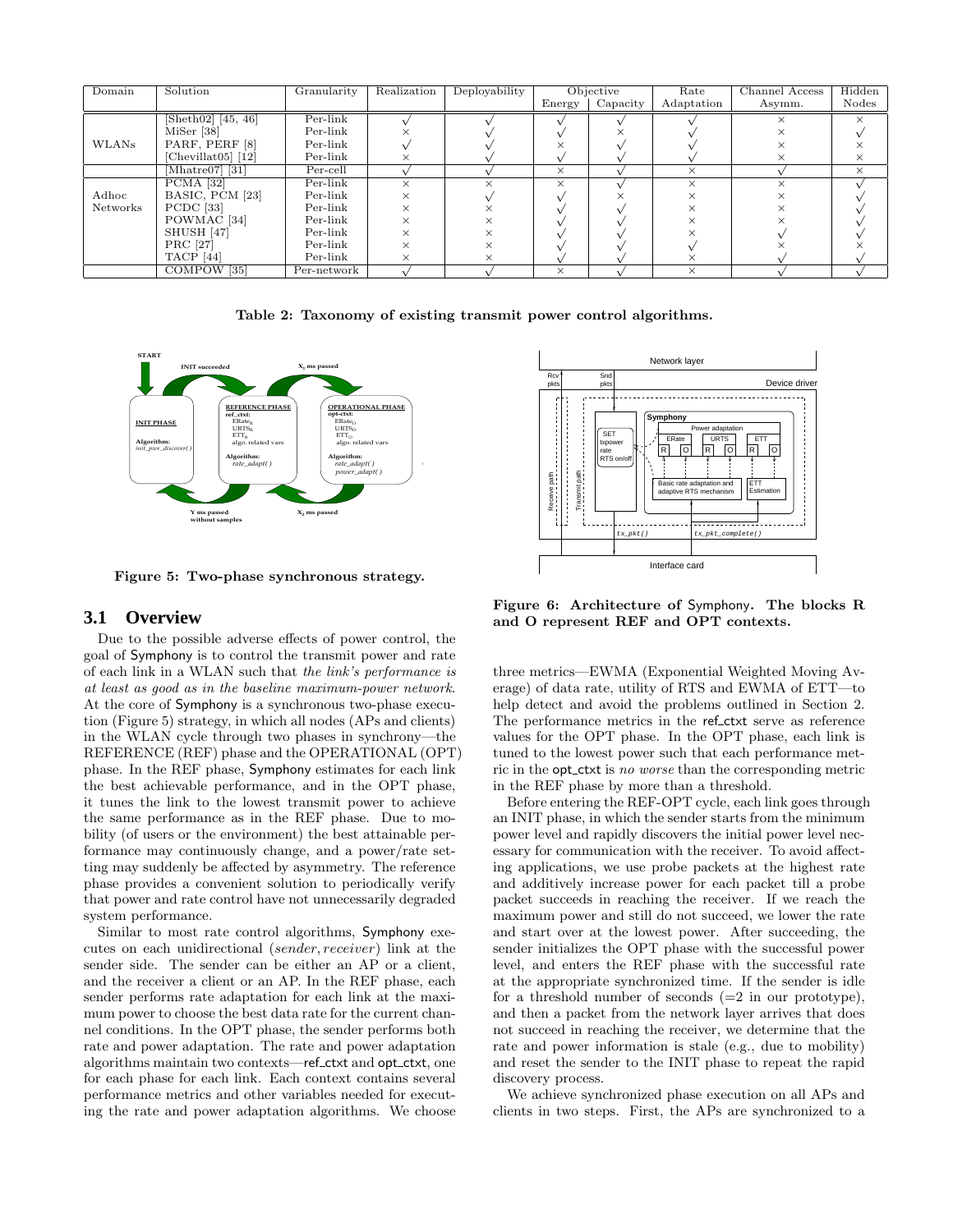| Algorithm 1 RRAA                         |  |
|------------------------------------------|--|
| 1: if $(loss > HT_k)$ then               |  |
| 2: $k \leftarrow$ next lower rate        |  |
| 3: else if $(\text{loss} < LT_k)$ then   |  |
| 4: $k \leftarrow next\_{higher\_{rate}}$ |  |
| $5:$ end if                              |  |

global real-time clock by a central controller<sup>2</sup>. The controller configures the lengths of the two phases on each AP, and specifies at what point in time the phases should start executing. Second, for each phase change, each AP broadcasts a message (at maximum power) informing the change to the clients, and the clients switch phase. These broadcast messages are sent at high priority to ensure minimum skew across nodes; in our prototype, we use the hardware queue reserved for voice traffic in the Atheros cards.

We implement Symphony in the MadWifi driver 0.9.3.1 [30]. Figure 6 shows the architecture of Symphony. As shown, Symphony executes in the transmit path. We represent rate adaptation as a separate block to make Symphony extensible. Any rate adaptation algorithm can fit into Symphony as long as it executes in the two contexts and provides rate information for power adaptation. Similarly, different mechanisms can be implemented for ETT estimation and determination of RTS utility. In what follows, we describe the important components of Symphony.

# **3.2 Rate Adaptation**

Rate adaptation involves choosing one of several transmission bitrates supported by 802.11a/b/g standards based on the channel conditions. In our context, a rate adaptation algorithm should satisfy at least three requirements: (1) it should be agile to user mobility in typical WLAN environments, (2) it should converge to an appropriate rate for each link rapidly to help with power adaptation, and (3) it should not drop rate due to receiver-side interference, and instead aid the power adaptation algorithm to correct it.

Rate adaptation is a well researched topic in 802.11 wireless networks [11, 19, 21, 24, 28, 30, 37, 50]. Wong et. al. [50] and Ramachandran et al. [41] provide a survey of several rate adaptation algorithms. In this paper, we focus on two state-of-the-art algorithms that we analyze in detail for our purpose: SampleRate [11] and RRAA [50].

SampleRate: The SampleRate [11] algorithm selects a transmission rate that minimizes the mean packet transmission time. The algorithm maintains an EWMA of expected packet transmission time (ETT) for each rate. For each successfully sent packet, the ETT is updated based on the number of retransmissions, packet length and protocol timing overheads. The algorithm periodically attempts transmission at other data rates and if these sample transmissions indicate lower mean transmission time at other rates, the algorithm switches the rate.

RRAA: This algorithm [50] uses short-term loss estimation of 802.11 frames (in a window of tens of frames) to opportunistically guide rate adaptation. The basic RRAA algorithm works with high and low thresholds  $HT_k$  and  $LT_k$ on loss rate at the current data rate k selected; Algorithm 1 depicts its behavior. Further, it uses selective RTS/CTS for

### Algorithm 2 RRAA+

- 1: if  $(\text{loss} > HT_k)$  then
- 2:  $p[k] \neq \alpha_1$
- 3:  $k \leftarrow next\_lower\_rate$
- 4: else if  $(\text{loss} < LT_k)$  then
- 5: **for** (all rates  $j \leq k$ ) do
- 6:  $p[j] = \alpha_2$
- 7: end for
- 8: if  $(rand() < p[next higher k])$  then
- 9:  $k \leftarrow next\_{higher\_{rate}}$
- 10: end if
- 11: end if

avoiding unnecessary rate adaptation in response to collisioninduced losses (i.e. receiver-side interference). Briefly, selective RTS/CTS works as follows: on detecting loss of frames<sup>3</sup>, RRAA enables RTS/CTS on a selective number of frames. If RTS/CTS reduces the frame loss data rate is not reduced, instead RTS/CTS is increasingly enabled on greater number of frames. Otherwise, RRAA determines that losses are not because of receiver side interference, and reduces rate while disabling RTS/CTS. Note that while turning on RTS/CTS on all frames avoids receiver side interference completely, it also reduces the link and network throughput due to protocol overhead and hence, is not generally enabled in practice.

Basing rate adaptation on loss estimation over a window of packets helps a transmitter to not react adversely to one or a few packet losses, which are more common with mobility and power control. The second feature of not reducing rate in response to collision-induced losses is a useful feature [26, 50], and is missing in SampleRate. One drawback of RRAA, however, is that it does not converge to a particular rate, if the next higher rate is inappropriate. For instance, if the 54Mbps rate causes frame loss higher than the high threshold, and 48Mbps causes frame loss lower than the low threshold, RRAA flips between 54 and 48Mbps; ideally the algorithm should converge to 48Mbps.

RRAA+: To make RRAA converge, we propose a fix to the algorithm as shown in Algorithm 2, and call the new algorithm RRAA+. In brief, RRAA+ maintains for each data rate, the probability that it transitions to this rate from the next lower rate. Every time the loss at a rate exceeds the high threshold, the probability of returning to this rate is reduced before transitioning to the next lower rate. Also, every time the loss is lower than  $LT_k$ , the probability of the current data rate and the rates below is increased, assuming that all rates below the current rate can also be supported with the current channel conditions. Notice that the probability is only used on positive feedback (when the loss is less than  $LT_k$ ) for transitioning to a higher rate; transitions on negative feedback are deterministic. The MIMD (multiplicative increase, multiplicative decrease) parameters  $\alpha$ 1 and  $\alpha$ 2 are chosen such that the algorithm becomes stable. In our prototype,  $\alpha$ 1 = 2 and  $\alpha$ 2 = 1.0905; it takes 8 increments to match one decrement.

To compare the performance of the algorithms, we implemented RRAA and RRAA+ in the Linux MadWifi driver. An implementation of SampleRate exists already in the Mad-

 $^{2}\mathrm{The}$  controller and thin-AP architecture is the most common way WLANs are built today.

<sup>3</sup>Frame is at the MAC level, whereas packet is at the driver level. Each packet can lead to multiple frame exchanges due to retransmissions.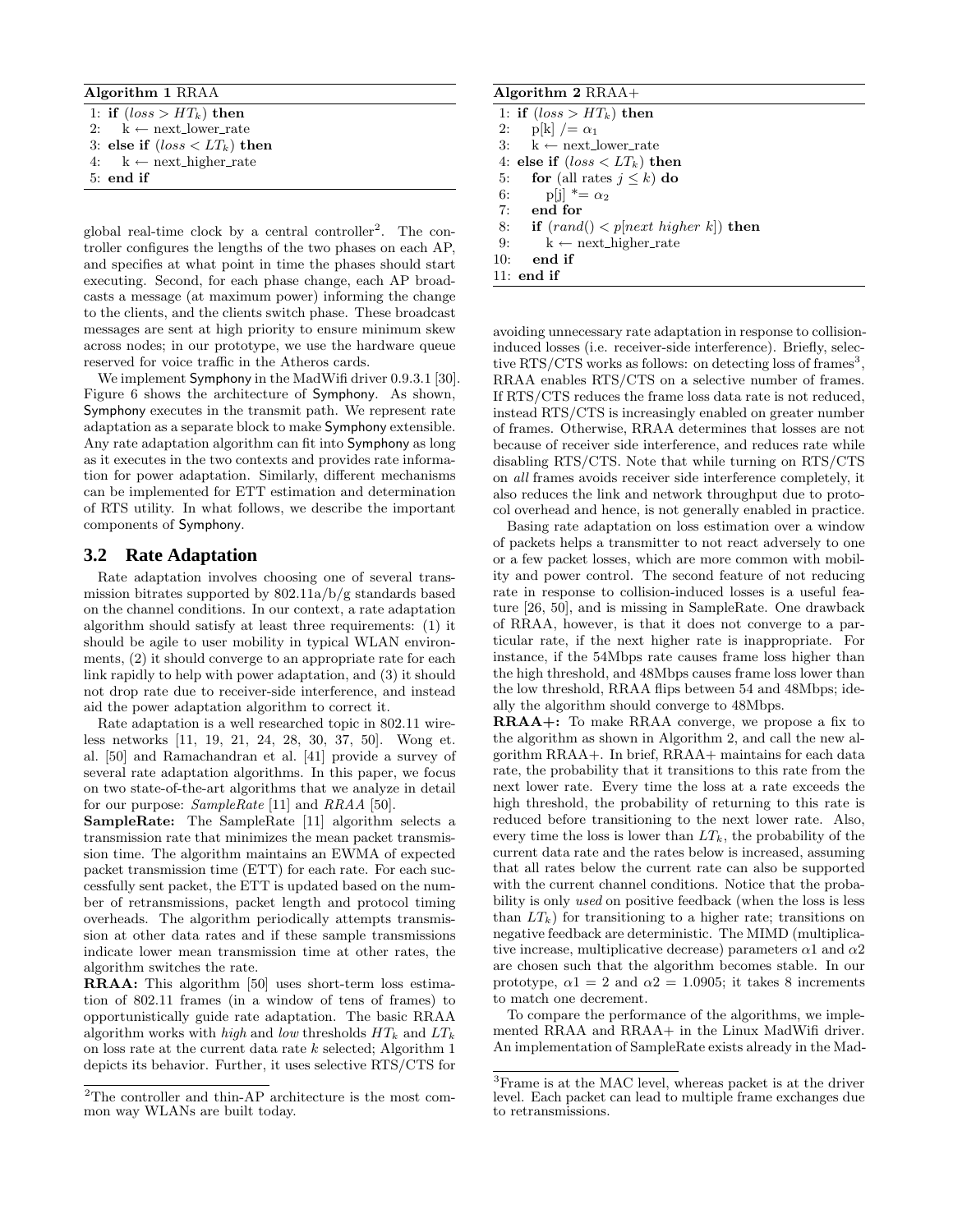

Figure 7: Efficacy of RRAA+ over RRAA.

Wifi package. In our implementation, RRAA and RRAA+ is invoked every 200ms or after 40 packets<sup>4</sup> have been received (defined as an interval), and the algorithms use loss rate estimated in the last interval for rate adaptation. We define the interval as above in order to be agile to user mobility, and at the same time receive enough packets to reliably estimate channel conditions. In particular, VOIP calls generate 10 packets in the 200ms interval, which is a reasonable number of samples. We now perform two experiments to demonstrate the benefit of RRAA+ over RRAA and SampleRate.

Experiment 1: We consider one sender and one receiver (two laptops with Atheros PCMCIA cards), with the receiver kept in non-line-of-sight with the sender at a distance of 15 meters. We emulate a VOIP call between the nodes using the DITG traffic generator [10] that generates 50 packets per second with 20 byte payload, emulating a G.729.2 codec. We repeat the experiment with RRAA and RRAA+. Figure  $7(a)$  and (b) show the 802.11 frame loss and the data rate chosen by RRAA and RRAA+. The graphs show that RRAA incurs greater frame loss and hence increased number of retries because of not "learning" that 54Mbps rate is not appropriate for the link. In contrast, RRAA+ learns to avoid 54 Mbps. Note that increased frame loss leads to reduced overall network throughput.

Experiment 2: We again consider one sender and one receiver, but we make the receiver mobile (by placing the laptop in a chair and dragging the chair). We setup the voice call as above again. The receiver starts at a distance of 40 meters and in line-of-sight with the sender, and moves towards the sender to within a meter. The receiver is initially stationary and starts moving 15 seconds after the start of the experiment. We repeat this experiment for RRAA, RRAA+ and SampleRate. In Figure 7(c), we observe that SampleRate takes longer to converge than both RRAA and RRAA+ while RRAA has the same oscillatory behavior as in Figure 7(b). Such conservative rate selection by SampleRate leads to inefficient channel usage and reduces overall network throughput. Further, as shown in [50], SampleRate can incorrectly lower the bit rate in response to collision induced losses.

In summary, we choose RRAA+ over others for rate adaptation in Symphony due to its three features—agility, convergence to appropriate rate and avoidance of rate adaptation because of collision-induced packet losses.

# **3.3 Power Adaptation**

Our goal for power adaptation is to tune each (sender, receiver) link in a WLAN to the lowest transmit power such that the performance metrics in the OPT phase are no worse than the corresponding metrics in the REF phase. Algorithm 3 shows the basic behavior of power adaptation in Symphony. The three conditions in line 1 detect undesirable rate adaptation, receiver side interference and asymmetric channel access introduced by power control. Similar to RRAA+, the power control algorithm learns the lowest appropriate power level by maintaining the probability with which it should transition to a particular level. The algorithm executes once for every two intervals of the rate adaptation algorithm to adapt to user mobility. Further, several rate adaptation intervals can occur in each of the REF and OPT phases, depending on traffic.

Preventing undesirable rate adaptation: For detecting and preventing undesirable rate adaptation due to power control, for each link, the two contexts maintain an EWMA of the rate chosen by the rate control algorithm in response to the measured packet loss: for each  $rate_i$  chosen in interval *i*, we set  $ERate = ERate * \psi + rate_i * (1 - \psi)$  at the end of interval  $i$ . Everytime the power control algorithm is triggered, if the EWMA of rate in OPT phase  $(ERate<sub>O</sub>)$  is lower than that in the REF phase  $(ERate_R)$  by a threshold  $\tau_1$ , transmit power is increased. In our implementation, the EWMA parameter  $\psi$  is chosen as 0.8. We choose  $\tau_1$  to be 3 Mbps if  $ERate_R$  is above 48Mbps or below 24 Mbps, and 6 Mbps otherwise. We make this choice because of the nonuniformity in 802.11  $a/g$  bit rate granularity. Our idea is to place the threshold between the two consecutive rates.

Preventing receiver side interference: To detect that power control introduces receiver side interference we use the adaptive RTS/CTS mechanism. Similar to RRAA [50], RRAA+ includes a mechanism to detect if packet losses are happening due to collisions as opposed to degraded channel conditions. Our implementation of the adaptive RTS/CTS mechanism, however, differs significantly from RRAA; while RRAA was implemented on a per-frame basis (because of the availability of card firmware), we implement it on the basis of a window of packets, both for more reliable estimation of receiver side interference, and for obviating the need of modifying the firmware.

Using this mechanism, we maintain a performance metric the utility of RTS (URTS)—that is set to one if the loss rate with RTS/CTS is less than the total loss rate in at

<sup>4</sup>Wong et. al [50] observe that 10-40 samples is a good enough number to reliably estimate the channel conditions.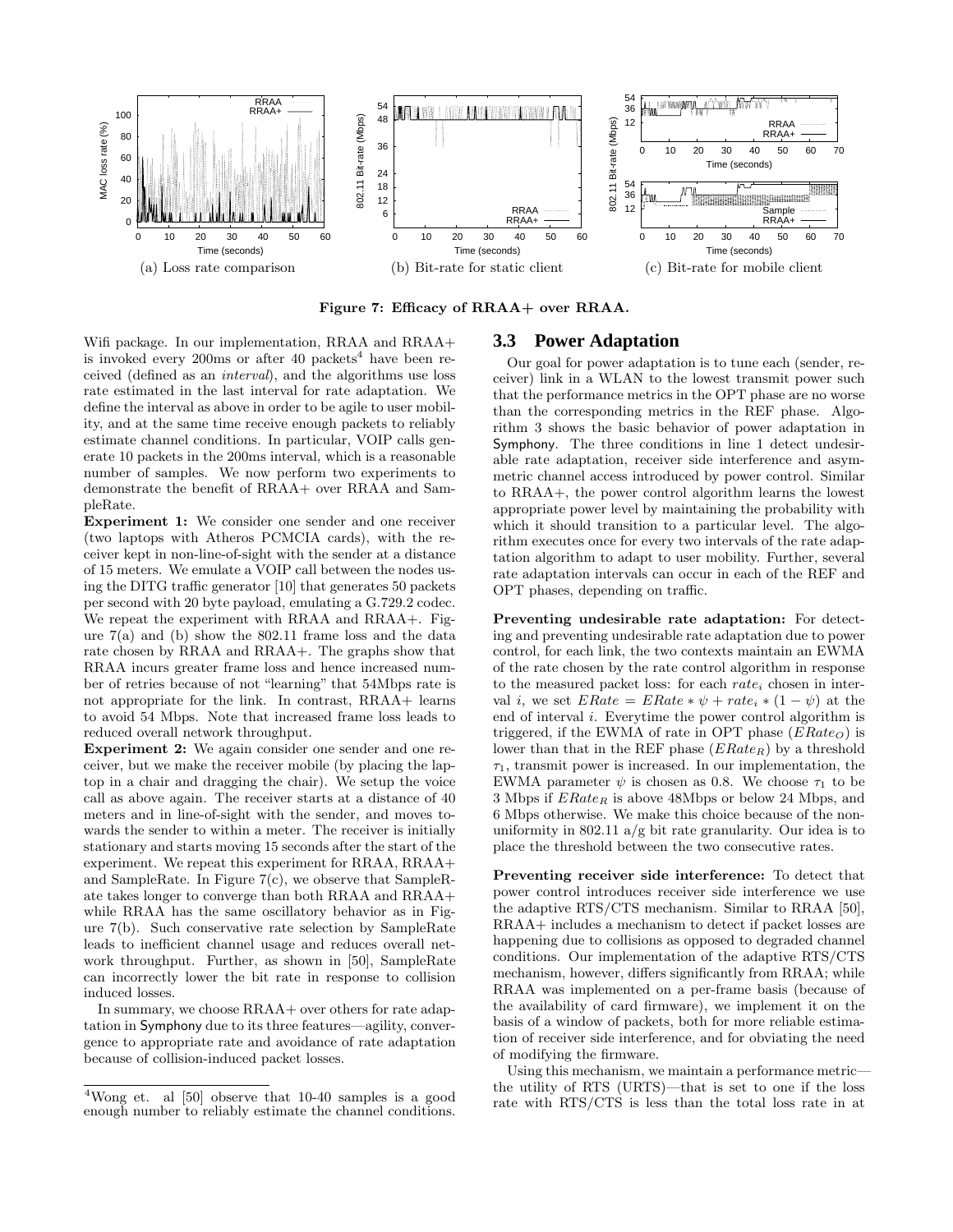Algorithm 3 power\_control

1: if  $((ERate_R - ERate_O > \tau_1) \text{ OR }$  $(URTS_O > URTS_R)$  OR  $(ETT_O - ETT_R > \tau_2)$ ) then 2: p[curpwr]  $/=\beta_1$ 3: curpwr  $\leftarrow$  next\_higher\_pwr 4: else 5: for (all pwr levels  $i \geq \text{curve}$ ) do 6:  $p[i] = \beta_2$ 7: end for 8: if  $(rand() < p[next\_lower\_pur])$  then 9:  $\text{curpwr} \leftarrow \text{next\_lower\_pwr}$ 10: end if 11: end if

#### Algorithm 4 ETT Estimation

|    | 1: VARIABLES mark_seqno, itime, etime                 |
|----|-------------------------------------------------------|
| 2: |                                                       |
|    | 3: FUNCTION driver_send_pkt (seqno)                   |
|    | 4: if $(mark\_seqno \; not \; set)$ then              |
|    | 5: $mark\_seqno = seqno$                              |
|    | $6:$ etime = curtime                                  |
|    | $7:$ end if                                           |
| 8: |                                                       |
|    | 9: FUNCTION card_sent_pkt (seqno)                     |
|    | 10: if $(mark\_seqno = seqno)$ then                   |
|    | 11: $ETT = \text{cutime} - \text{MAX}$ (itime, etime) |
|    | 12: itime $=$ curtime                                 |
|    | 13: unset mark_seqno                                  |
|    | $14:$ else                                            |
|    | 15: $ETT =$ curtime - itime                           |
|    | 16: itime $=$ curtime                                 |
|    | $17:$ end if                                          |
|    |                                                       |

least 2 out of 4 last rate adaptation intervals, i.e. enabling RTS/CTS is helpful to reduce losses. Otherwise, URTS is set to zero. The rationale for waiting for 4 intervals is to determine the utility with greater reliability, while trading off responsiveness; further, unless the receiver interference problem is sustained, we do not increase transmit power and let adaptive RTS address the problem. Now, if URTS is 0 in the REF phase and 1 in the OPT phase, it indicates that power control introduced the receiver side interference that didn't exist in the REF phase. Line 1 in Algorithm 3 captures this condition and triggers a power increase.

Preventing asymmetric channel access: To detect that power control introduces asymmetric channel access, we measure the EWMA of the expected transmission time (ETT) of each packet. The key idea here is that if a sender does not get a chance to transmit as frequently as in REF phase due to asymmetry in the OPT phase, the ETT in the OPT phase increases compared to the REF phase. If the ETT increases by more than a threshold  $\tau_2$ , we trigger power increase (as in Algorithm 3). In our implementation,  $\tau_2 = 100 \mu s$ .

If the interface card provides to the device driver the transmission time for each packet, EWMA of ETT can be easily calculated. However, Atheros cards currently do not provide this information. Further, multiple packets can be queued by the driver in the buffer of the card for efficiency, which makes ETT estimation non-trivial. In our implementation, we overcome the above problem with the two functions in

Algorithm 4 that exploit the interaction between the device driver and the interface card. We use the unique sequence numbers in packets that are sent to the card, and keep one outstanding marked packet. We estimate when the packet transmission started using two variables: etime that represents the time a marked packet was sent to the card, and itime that represents the implicit time when the previous packet transmission was completed. Note that we configure the card to provide per-packet transmission status feedback using sysctl -w dev.wifi0.txintrperiod=1. This method ensures that ETT can be estimated even on packets that are buffered back-to-back and hence are not explicitly marked. Further, we only consider packets that do not incur any retransmissions to reliably estimate the channel access delay, and consider packets sent at the same rate as in REF phase to avoid false positives due to rate-based ETT changes.

Finally, since packet sizes affect the ETT because of the varied transmission time on the air, we maintain ETT in terms of 1500 byte packets. For smaller packets, the ETT is scaled to 1500 bytes before using it to calculate EWMA. To do so, we set for each packet  $fixedETT = ETT + (1500$  $pkt\_size$ / $rate$ , where rate is the data rate used to transmit the packet. We validate experimentally that this approach of scaling ETT is reasonably accurate [40].

Granularity of power control: Learning from our observations in Figure 4, and given that power adaptation gets triggered at least twice in a second, in our implementation, Symphony increases and decreases power at a granularity of 3dB, between [MIN PLEVEL, MAX PLEVEL]. This ensures agility to typical user mobility in WLANs. Further, [48] observes that transmit power control at a finergranularity than 3dB may not always be useful in indoor environments. The minimum and maximum transmit power values can be different on different 802.11 cards, vary with the frequencies used (such as in the 5GHz band) and also vary based on the gains of the external antennas connected to the cards. However, we assume that the levels are discrete at a granularity of 3dB. In our prototype with Atheros cards, we vary the power levels between 0 and 18 dBm.

The process of increasing and decreasing power is similar to rate adaptation in RRAA+. Symphony maintains for each power level, the probability that it transitions to this level from the next higher level. Every time at least one of the conditions on the performance metrics satisfies, the probability of returning to this power level is reduced before transitioning to the next higher power. The MIMD parameters  $\beta$ 1 and  $\beta$ 2 are chosen to make the algorithm stable. In our prototype,  $\beta_1 = 3$  and  $\beta_2 = 1.14$ ; it takes 8 increments to match one decrement. Again, the choice of  $\beta_1$  and  $\beta_2$ strikes a tradeoff between the benefits of power control and stability of the algorithm; we arrive at the above values after experimenting with several scenarios.

With Symphony's approach of maintaining probability per power level, the transmit power of each sender will eventually converge to a point where the performance of each link is at least as good as in the REF phase. If the performance of a link at a given power level is similar to or better than that of the REF phase the probability of returning to that power level and to any higher power level will converge to 1 due to the multiplicative increase of the probability. Otherwise, the probability of returning to that power level will converge to a small value due to the multiplicative decrease.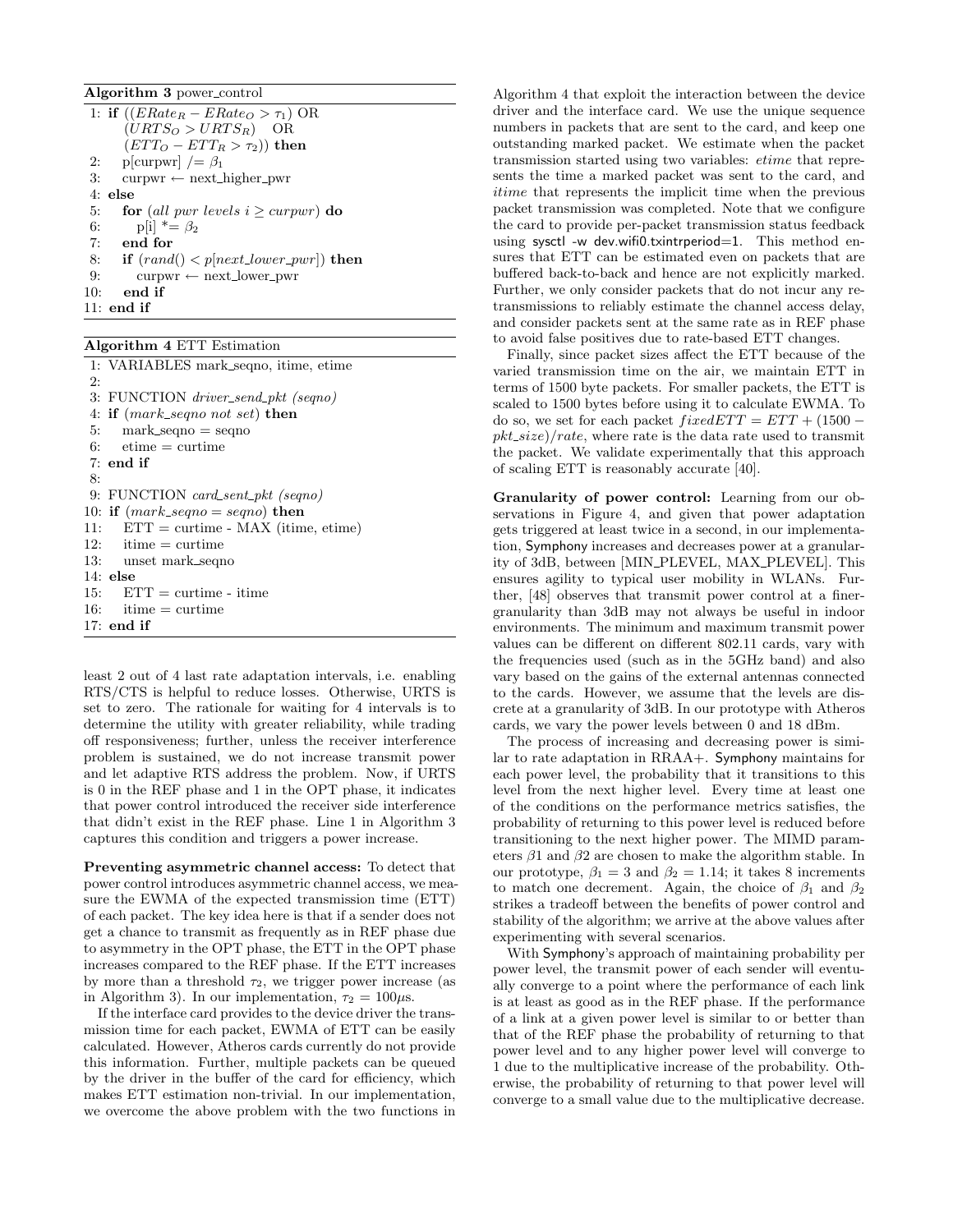

In our implementation, we bound the probability on the lower side to  $\frac{1}{64}$  to be responsive to changing channel conditions and mobility.

## **4. EVALUATION**

To demonstrate the achievement of the design goals outlined earlier, in this section, we carry out a systematic and extensive set of experiments, in both controlled and uncontrolled environments. In what follows, we describe the experimental setups and then present our results.

### **4.1 Setup**

Figure 8 shows our setups for the different experiments. We broadly classify the setups into four categories: (1) *static* nodes (Figure 8(a)) in which clients are randomly placed in different cubicles and office rooms (represented by lower case letters), and APs are placed close to the operational WLAN APs, (2) problematic scenarios (Figure 8(b)) in which we carefully choose client and AP locations so as to emulate channel access asymmetry and receiver-side interference, (3) *mobile clients* (Figure  $8(c)$ ) in which APs are placed close to operational WLAN APs (the AP is at location T1 for paths p1,p2 and p3, at T2 for path p6, and at T3 for paths p4 and p5), and clients associated with one of the APs move on different paths in the office building, and (4) the indoor ORBIT testbed [42]. For the setup involving client mobility, the rationale behind choosing the different paths is to approximate a reasonable mix of mobility patterns (moving towards/away from an AP), and channel conditions (LOS or NLOS) that occur in real-world situations.

In the first three setups, Symphony APs and clients are Dell laptops, while the ORBIT testbed uses custom-made, small form-factor PCs. All setups use Atheros cards (PCM-CIA or mini-PCI), which transmit at a default (maximum) power level of  $18\text{dBm}^5$  for 54Mbps data rate, and allow Symphony to change transmit power at the desired granularity of 3 dB. The APs are connected by a 100Mbps wired network and all nodes use the same 802.11 channel. While both clients and APs can execute Symphony, we perform most of our experiments with APs as senders and clients as receivers. This is because of the current limitation of Atheros cards that do not implement per-packet power control for ACK and CTS packets. To overcome this limitation for proper evaluation, unless specified otherwise, we run Symphony on



Figure 9: Skew between phases on two APs and an AP and its client (observed by an external monitor).

APs, and disable per-packet transmit power control on the clients. Instead, APs append transmit power information to each outgoing frame, and a slightly modified client driver extracts this information and sets the card to this power level (similar to how iwconfig athN txpower \$val sets power). This ensures that all frames, including ACKs are returned at the configured power. Finally, except for the experiments that focus on interactions with Symphony-non-compliant nodes (e.g. legacy WLANs), all experiments are conducted on 802.11a channels to avoid interference from/to our office's WLAN that uses all three 802.11g channels (1,6,11).

For AP synchronization and configuration, instead of using a different central controller, we just use one AP as the master AP, and synchronize the others with the master through NTP on the wired network. Further, for all the experiments in this section, we use 200ms and 800ms as the length of REF and OPT phase resp., and all APs are configured to start the REF phase at the beginning of each one second boundary. The choice of phase lengths is a tradeoff that ensures collecting reliable estimates in the REF phase, while not compromising too much on energy savings [40].

Two-phase Synchronization: To test that Symphony indeed executes synchronously on APs and clients, we first perform a micro-benchmark in which we consider a network of two APs with one client each. In this experiment, both clients and APs run Symphony. We place a laptop with its wireless card in monitor mode, close to the APs. We start two UDP transfers of 200 pkts/sec between each (AP, client) pair and collect packets on the monitor. The packets are appended with the transmit power used to send them and the executing phase (REF/OPT). Figure 9 plots the CDF of skew between two APs and one AP and its client as seen by the monitor. The graph shows that the nodes make corresponding phase transitions within 5 ms of each other.

<sup>5</sup>While the specifications mention maximum transmit power of 15±2dBm, we observe that the card can use up to 18dBm.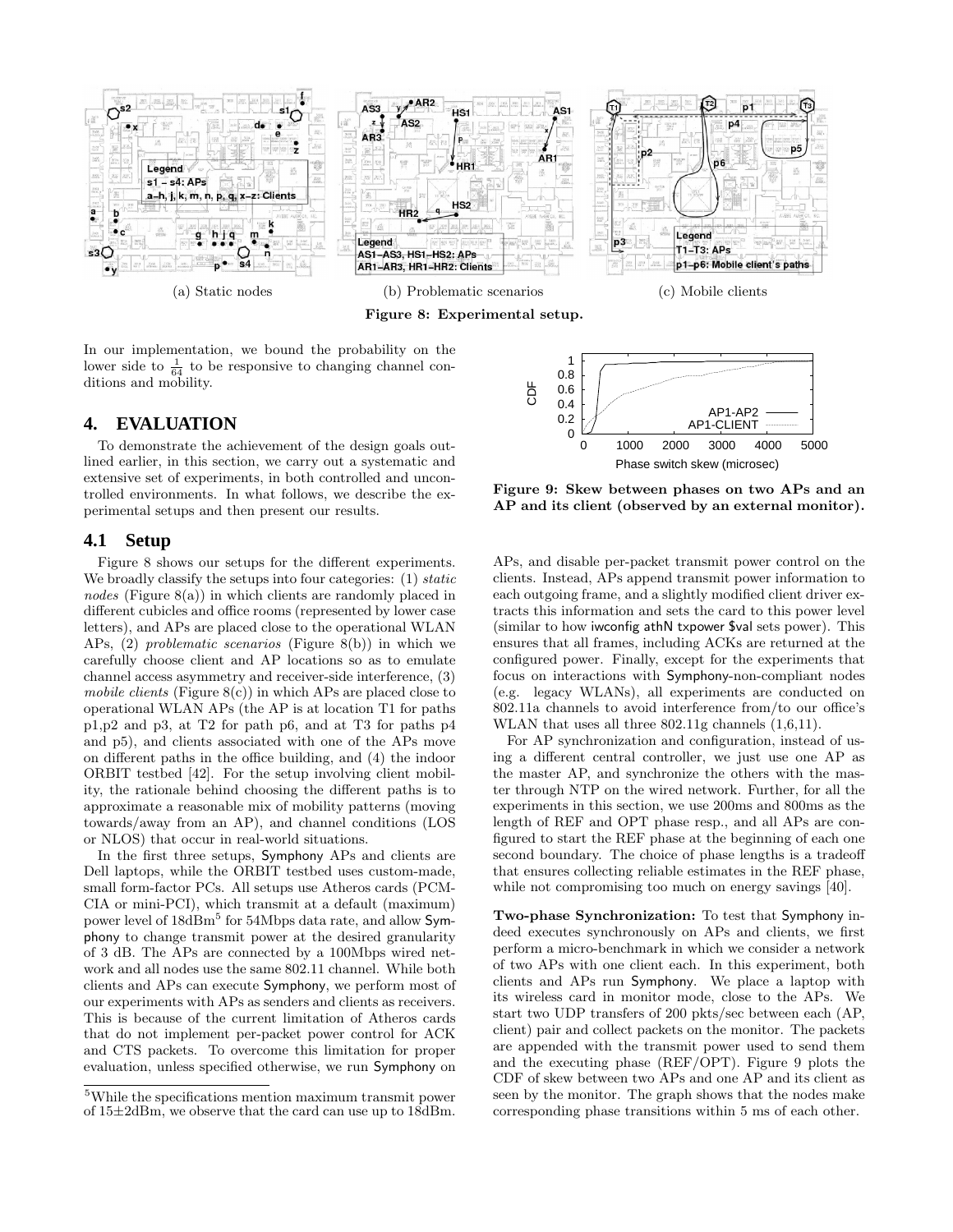

Figure 10: Transmit power reduction for clients in several representative office locations.



Figure 11: Experiments demonstrating (a) Increased spatial reuse. (b) significant power reduction even in a dense setup.

### **4.2 Results**

We now describe our results from several experiments on the above setups to demonstrate Symphony's efficacy.

### *4.2.1 Static Experiments*

Transmit Power Reduction: To get a measure of achievable transmit power reduction in near-typical indoor office environments, we consider all nodes in Figure  $8(a)$ . We setup ten 1 minute VOIP calls for each client. From the associated APs, the calls start at different times (separated by 5 minutes) for each client. The white bars in Figure 10 show the average transmit power used by the Symphony APs for each client; in most typical user locations, the required transmit power can be substantially lower than the default 18dBm. Further, the error bars plot the minimum and maximum of the average transmit power per call, showing that the optimal power for maintaining a link's performance can vary with time for even static locations. The other two bars show the rate chosen by Symphony and the rate when transmitting at maximum power. Symphony causes minimum effect on the data rate chosen. In this setup, for the three cells with S1, S3 and S4 as APs, a per-cell solution would operate all links at the worst client's transmit power, which is about 12 dBm. In contrast, Symphony enables 75-80% of the clients in the cells to settle at 3 to 12 dB (i.e.  $50\%$  to  $94\%$ ) lower transmit power than 12 dBm.

Spatial Reuse: Several studies demonstrate that transmit power control leads to increased spatial reuse [36, 27]. These works show simulation results over large topologies that can not be easily realized in a prototype testbed. Here, we perform a small-scale spatial reuse experiment, where we consider links  $(S1, z)$ ,  $(S2, x)$ , and  $(S3, y)$  as in Figure  $8(a)$  and make a subset of them operate simultaneously. We consider two cases: when the links operate at maximum power and when they operate with Symphony. Figure  $11(a)$  shows the aggregate throughput of the links, and clearly demonstrates 30-50% increased throughput for different combinations.



Figure 12: Preventing asymmetric channel access. (a) Symphony's ability to detect and avoid channel access asymmetry, (b) power control removes inherent link asymmetry.

Large-scale experiments: To assess the effect of high node density on Symphony, we emulate dense deployments on the indoor ORBIT testbed [42] with 5 APs and 28 clients, and on our office testbed with 3 APs and 6 clients (placed close to s4 in Figure  $8(a)$ ). The inter-AP distance is 5 meters on ORBIT and 15m in our office testbed. Clients are within 15 meters of each AP in both cases. We setup bi-directional traffic between each client and its associated AP, and enable Symphony on all nodes. Figure 11(b) shows the CDF of the average transmit powers used by clients in each second, over a period of 60 seconds. We observe that Symphony enables clients to settle at much lower power levels in both sets of experiments. For instance, in the ORBIT experiment, clients settle at transmit power of 0dBm over 60% of the time and within 9dBm over 80% of the time.

### *4.2.2 Problematic Scenarios*

Avoiding Channel Access Asymmetry: To demonstrate that Symphony avoids channel access asymmetry by intelligently adapting the transmit power of a link, we perform two sets of experiments. In the first set, we consider links x and y as in Figure 8(b) (where AS1 and AS2 are senders and AR1 and AR2 are receivers), and setup backlogged UDP traffic to measure the link throughput. Link x always operates at the maximum power. We consider several cases—(i) links x and y running one-at-a-time with y running Symphony, (ii) links x and y running simultaneously with y at a fixed 0 dBm, and (iii) links x and y running simultaneously with y running Symphony. Figure 12(a) shows the results over ten runs. In case (i) Symphony enables link y to operate at 0 dBm and still achieve full throughput. If link y is operated at 0 dBm together with link x, however, the throughput of link y drops significantly compared to x, as shown in case (ii) due to asymmetric channel access. We validate this by observing the difference in ETTs observed by links x and y. In case (iii), we show that Symphony increases the transmit power of link y to between 6 and 9 dBm to avoid asymmetry. Observe that link y didn't have to operate at the maximum power to let link x perceive its transmission.

In the second set, we show that when there is inherent asymmetry between two links at default power, power control is beneficial in removing it and increasing the throughput and fairness of links. As in Figure 8(b), a sender at location AS3 gets significantly affected when running in conjunction with a sender at AS1. For this experiment, we use links x and z and consider two cases: (i) both x and z running together at maximum power, and (ii) x and z running together with Symphony. Figure 12(b) shows results aver-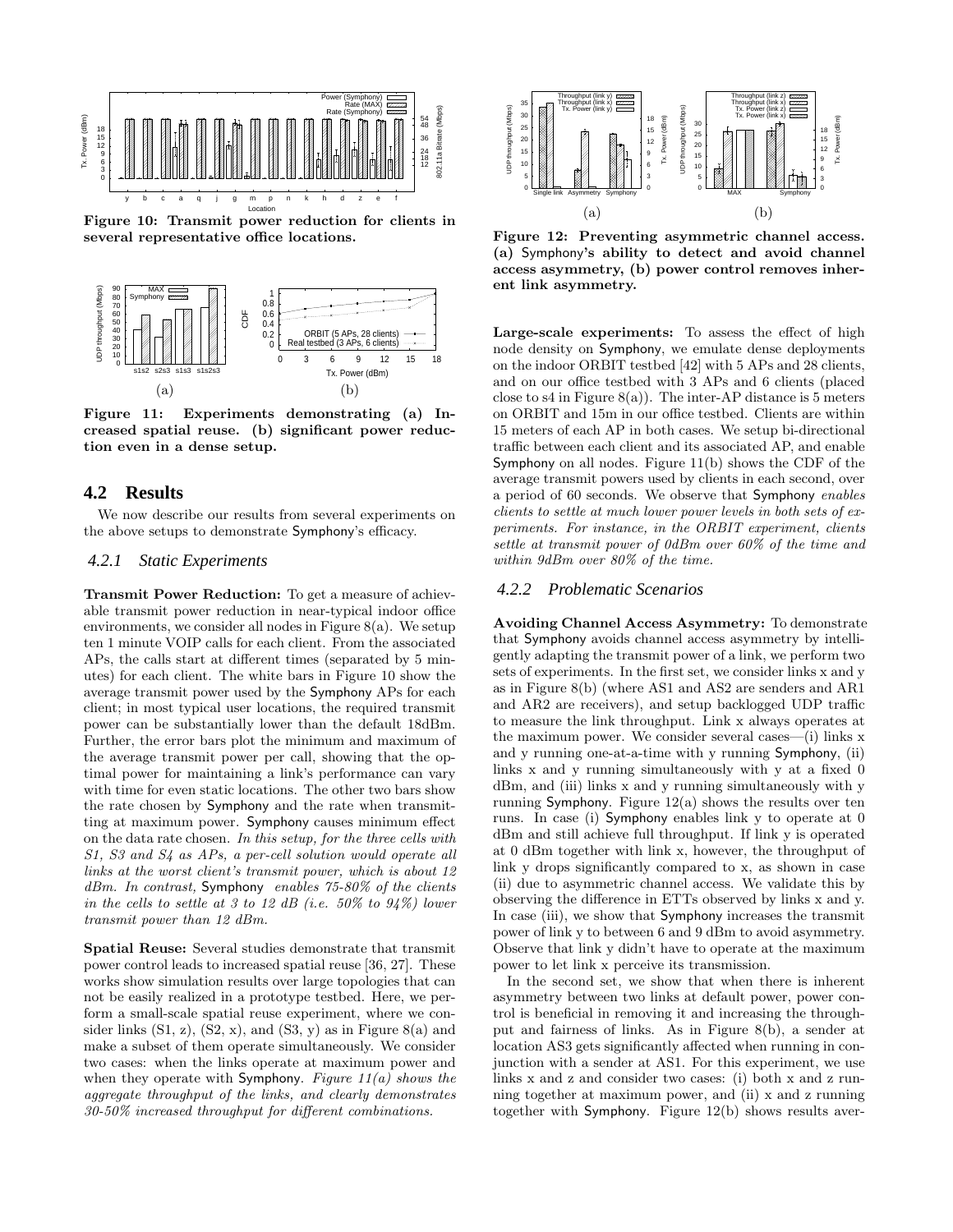

Figure 13: Efficacy in avoiding receiver side interference, which is introduced for 1-, 5-, and 10-second durations at different times. Utility of RTS and/or a decrease in rate trigger an increase in transmit power.

aged over ten runs. The graph shows that when operating at maximum power, link z gets significantly lower throughput than link x. When running x and z with Symphony, both links achieve greater throughput because they are able to operate independently at the lower transmit powers, thereby also demonstrating increased spatial reuse due to power control. In both sets of experiments, Symphony increases the throughput of asymmetry-affected links by three times.

Avoiding Receiver Side Interference: To show that Symphony is effective in addressing receiver-side interference in mobile environments, we consider links p and q in Figure 8(b). Link q operates at maximum power, whereas link p operates with Symphony. The setup is such that link p operates at 0 dBm when run individually, HS1 and HS2 share the channel at maximum power, and HS2 does not perceive transmission on link p if p operates at 0 dBm and hence destroys packets at HR1 (i.e. causes receiver side interference). In each run, we start a 20 Mbps UDP transfer on link p for 3 minutes, and start a 5 Mbps transfer on link q for a short periods (1 second, 5 seconds and 10 seconds) of time at different times during the 3 minutes.

The bottom graphs in Figure 13 show that in response to link q's entry and exit, Symphony on link p increases and decreases transmit power respectively to avoid the adverse effect of receiver side interference. The graph shows that Symphony is responsive to receiver side interference even at short timescales of 1 second. The top two graphs in each of the cases (a), (b) and (c) show the rate and RTS triggers that identify the condition that triggered increased power as in line 1 of Algorithm 3. We note that the utility of RTS is not always sufficient to detect receiver side interference, primarily because even RTS is sent at the chosen (lower) transmit power with Symphony, which may not be perceived by HS2. In such a case, rate drops and leads to increased transmit power, thereby letting RTS reach HS2. Recall that if RTS is useful, it reduces unnecessary reduction in rate.

#### *4.2.3 Client Mobility*

To demonstrate Symphony's agility to client mobility, we consider three AP locations and six client paths as shown in Figure  $8(c)$ . On each of the paths, the client is mobile at a speed of 0.75m/s. We again setup VOIP calls from

the AP to the client. Figure  $14(a)$  shows for path p1 that moving the client away starts affecting the bitrate in the OPT phase, and hence Symphony increases transmit power to maintain the bitrate to the same level as in the REF phase. As the client moves farther, even the rate in REF phase falls. Figure 14(b) shows that moving the client away on path p2 makes Symphony increase transmit power, but it also reduces the power when the client returns to the AP location. Overall, Symphony opportunistically enables a link to operate up to 18dB lower than the default. Similar observations can be made on other paths.

For the same experiment, Figure 15 shows the application level loss rate for Symphony in comparison to using default maximum transmit power, and the difference in Rscore. R-score is a popular performance metric for the quality of voice calls [14]. An R-score of 70 or more is considered good voice quality. While R-score depends on several factors [14], in brief, the difference in R-score can be simplified to  $40 \times (log(1 + 10e_m) - log(1 + 10e_s))$ , where  $e_m$  and  $e_s$  represent the loss rate with maximum power and Symphony respectively. The graph shows that Symphony incurs little extra impact on application level loss on all the paths. Further, in the worse case (path  $4$ ), the R-score using Symphony deteriorates only by 3.4 and the average R-score deterioration using Symphony is 2. While the actual R-score also depends on the end-to-end delay, we note that with even the maximum loss rate (as in path 4) using Symphony, in order to achieve R-score as low as 70, the acceptable end-to-end delay is over 300ms. Further, in-depth analysis of the losses shows that significant part of the loss occurs when the client is far away from the AP. In a real mobility enabled WLAN, mobile clients handoff to closer APs for better quality, and hence we believe that even this application-level loss will not occur in practice.

#### *4.2.4 Experiments with non-compliant nodes*

We now consider the case when Symphony is incrementally deployed in a setting where it has to operate in conjunction with non-compliant nodes such as other legacy WLANs. We first investigate whether transmit power reduction can be achieved in this situation. We consider the setup (Figure  $8(a)$ ) with s3 as the AP location, and a,b,c,y as four client locations, with s3 running Symphony. We switch to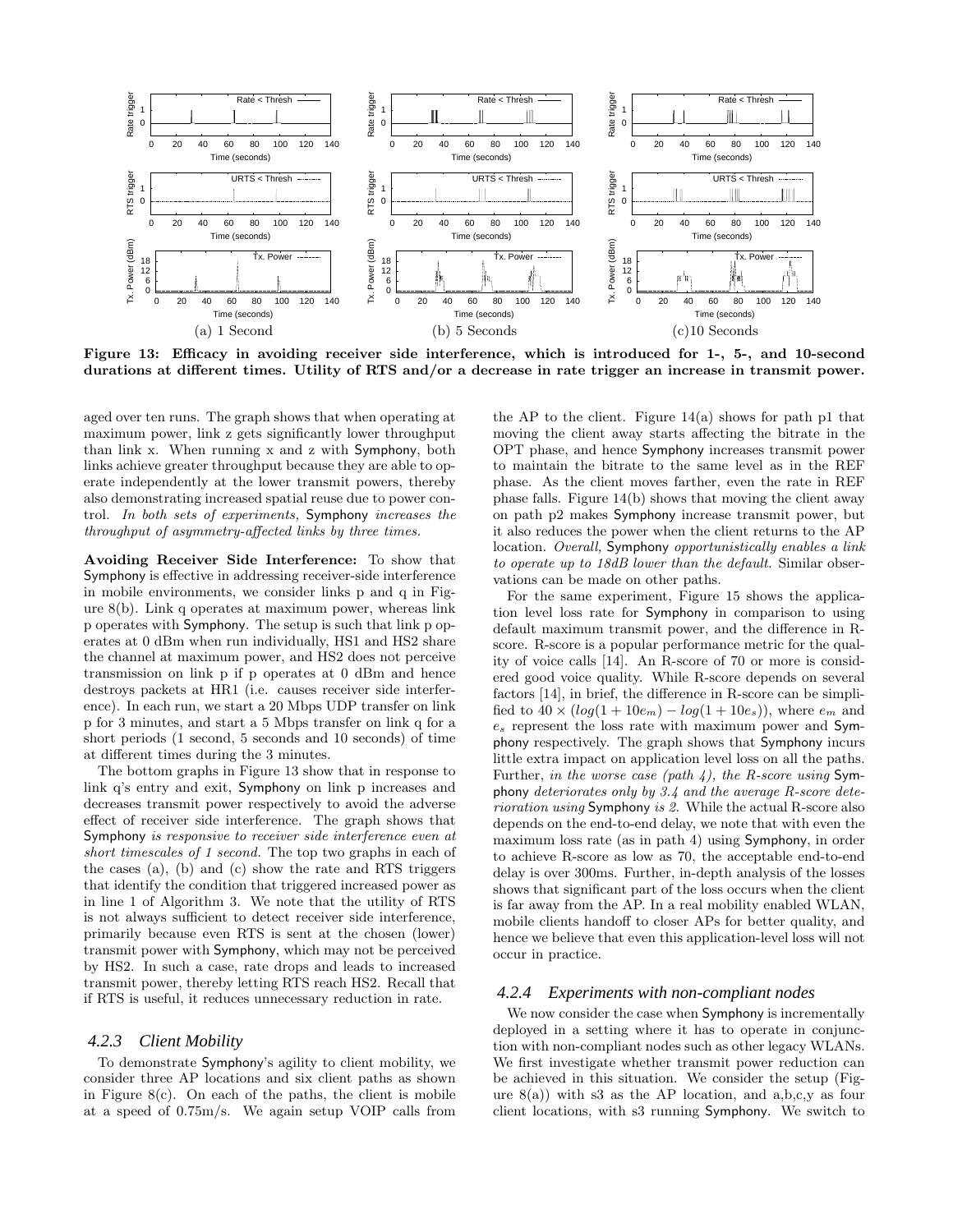

Figure 14: Adaptation to mobility: Symphony's behavior of rate and power in different paths.



Figure 15: Application loss rate with mobility.

channel 6 in 802.11g, on which there are other active APs and clients from our office WLAN. By observing beacons at the location s3, we determine that there are at least 13 non-compliant APs on channel 6.

For each client, the Symphony AP makes a 2 Mbps transfer to every client every half an hour, to estimate the power level appropriate for the clients. We perform this experiment over a period of 12 hours mostly during regular office hours when the network is active. Figure  $16(a)$  shows the CDF of the average transmit power per client in each run, across several runs, for four clients. The graph shows that Symphony opportunistically reduces the transmit power on all links even when operating in conjunction with a non-Symphony-compliant network. For instance, links (s3, c) and (s3, y) operate 6dB lower than the default transmit power 85% of the time.

We also study the effect of Symphony on non-compliant nodes in a controlled environment by conducting experiments on the ORBIT testbed. In this setup, we consider 2 APs and 11 clients using Symphony, and 2 APs and 13 clients are in legacy mode (using maximum transmit power and SampleRate for rate adaptation). For the legacy clients, we emulate realistic WLAN traffic (as described in [16]), while using two-way VOIP for the Symphony clients. We compare the average packet error rate (PER) for legacy clients with and without transmit power control on the Symphony part of the network. Figure 16(b) shows the CDF of average PER per client. The graph shows that Symphony nodes have a positive effect of reducing PER for the legacy clients. Since the legacy clients use higher transmit power than the Symphony nodes, when power control is enabled, their transmissions more likely benefit from the capture effect, which in turn reduces the PER. Reduced PER results in the usage of higher MAC bit-rates, as shown in Figure  $16(c)$ . These results demonstrate Symphony's incremental deployability.

### *4.2.5 Potential Battery Life Improvements*

Due to lack of hardware support for measuring the exact energy savings, we choose the analytical model in [38] to demonstrate the potential energy benefits of Symphony. According to the model given by Equations 17 and 41 in [38], the power dissipated during transmission  $(P_d)$  can be represented in terms of the transmit power  $(P_t)$  and the common power  $(P_c)$  that is consumed by the circuitry independent of the transmit power, as

$$
P_d = P_c + \frac{P_t}{0.02 \times 5^{\left[\frac{2}{3} \times \log_{10}(P_t)\right]}}
$$
(1)

where all quantities are in milliwatts. Using the above equation and power consumption values from Broadcom's BCM 4328 card [1], we obtain  $P_c = 305mW$ . Using this value and the above equation, we can calculate the power dissipated at any transmit power.

Now, as an example, in the experiment corresponding to Figure 11(b), using the CDF and the power dissipated by clients at each transmit power level, we can calculate the average power dissipated by Symphony clients as  $P_d^S$  =  $429mW$  for the ORBIT setup and  $P_d^S = 497mW$  for the indoor office setup. In contrast, transmitting at the maximum transmit power of 18dBm would lead to a power dissipation of  $P_d^M = 766mW$ .

Since battery life is inversely proportional to the power dissipated, assuming that a card transmits and receives for equal amounts of time (and ignoring MAC protocol effects for simplicity and illustrative purposes), the active mode battery life improvement can be approximated as follows.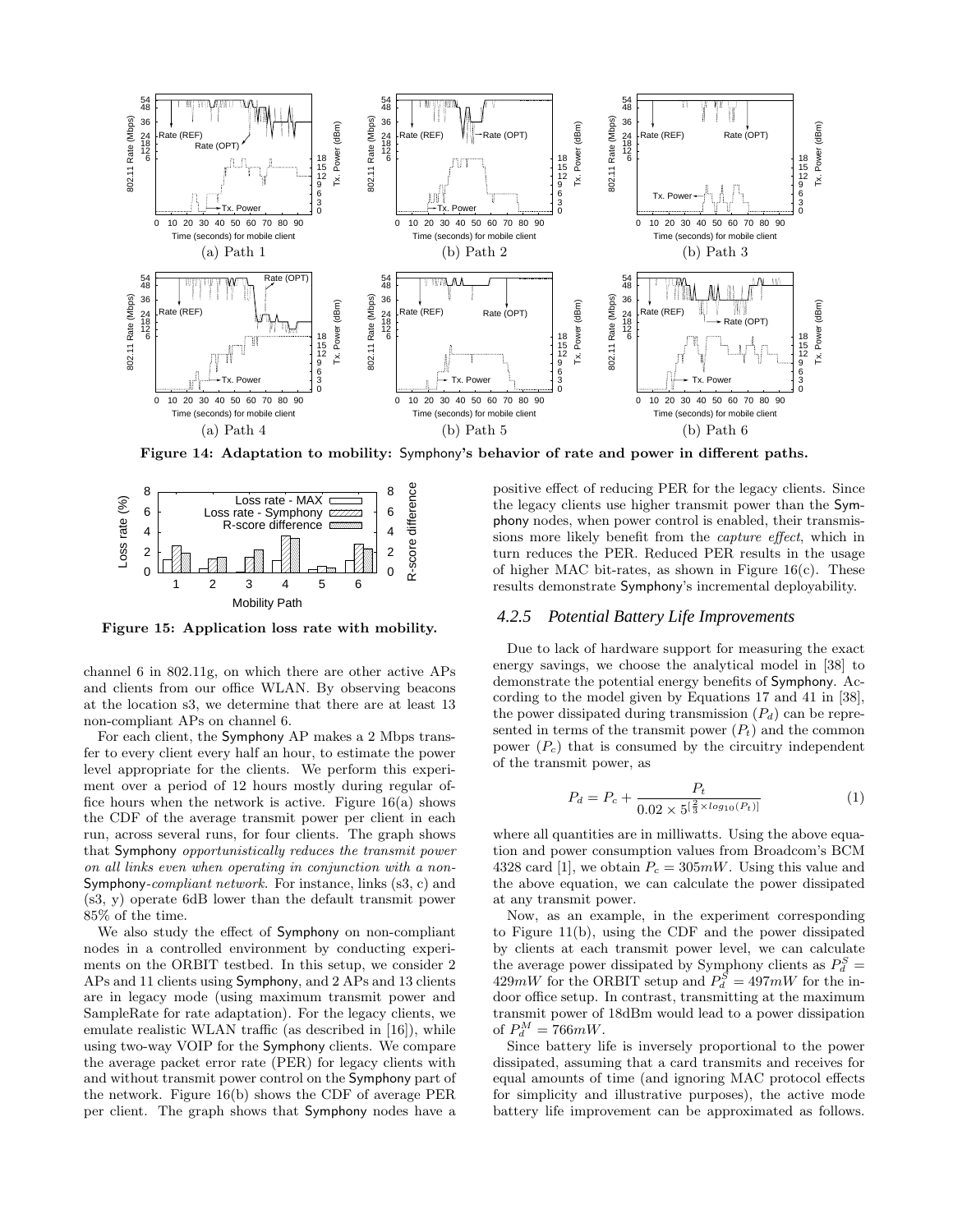

Figure 16: Interaction with an operational network that does not run Symphony.

At maximum transmit power, if  $\mathcal{L}_M$  is the battery life, and  $P_r$  is the power dissipated during reception, then

$$
\mathcal{L}_M = \frac{K}{P_r + P_d^M + C} \tag{2}
$$

where K is a proportionality constant and C represents the power consumed by the other components of the mobile (such as the processor, the graphics display, etc.) respectively. Similarly, if  $\mathcal{L}_S$  is the battery life with Symphony, then,  $\mathcal{L}_S = \frac{K}{P_r + P_d^S + C}$ . Then, the active mode battery life improvement is  $\frac{\mathcal{L}_M-\mathcal{L}_S}{\mathcal{L}_M}$ . Substituting the  $P_d$  values calculated earlier and using the value for  $P_r = 295mW$  for the BCM 4328 card [1], we determine that the active mode battery lifetime improvement with Symphony over using default transmit power can be up to 46% for the ORBIT setup and up to 33% for the office setup (assuming that C is negligible). Compared to a per-cell power control solution [31], for Figure 10, the improvement for each client can range from 0 to up to 26% with average being up to 17%. The higher the value of C, the lower will be the benefits of transmit power control. However, we envision that technology improvements will only reduce the value of C [43].

# **5. DISCUSSION AND LIMITATIONS**

While Symphony's per-link power control improves network throughput, its greedy approach may not achieve maximum network throughput; a network wide optimization problem considering traffic profiles, locations of users, channel conditions for all users, etc. may lead to higher network throughput, while compromizing some users. However, such network-wide optimizations are also much harder to realize in practice, especially with user mobility.

In this paper, we assume that clear channel assessment threshold (CCA) is fixed, mainly because commercial hardware does not openly allow modifying it to avoid its potential abuse. However, Symphony's transmit power control is complementary to CCA tuning and can be easily extended to incorporate CCA tuning. In general, Kim et al. [27] argue that fixing one parameter and tuning the other gives the same effect, although fixing CCA threshold and varying transmit power has added benefits.

While Symphony does not need modifications to the MAC protocols, it does require synchronization that is currently not a common feature in WLANs. However, Symphony only requires loose synchronization that can be easily achieved, as we do in our implementation. On the implementation side, our AP-client synchronization is currently susceptible to packet losses. If the broadcast packet from the AP for switching phase is lost, a client will not switch phase and affect Symphony functionality. However, this can be easily fixed by utilizing the client's local clock to switch phase at the appropriate time if the broadcast message is not received within a tolerance, much like how NTP [4] functions.

Finally, the success of Symphony depends on the prevalance of per-packet transmit power control feature in wireless cards. While this feature, to our knowledge, is only supported by Atheros cards today, we believe that with the increasing popularity of mobile devices and the growing need to improve battery life, other manufacturers will also eventually provide the above feature.

# **6. CONCLUSION**

Per-link adaptive transmit power control in 802.11 WLANs faces the following challenges: (1) receiver-side interference and asymmetric channel access, (2) incorrect data rate selection, and (3) mobility-induced channel variations at short timescales. In this paper, we propose Symphony—a novel synchronous two-phase rate and power control system, whose agility in adaptation enables us to systematically address the three challenges, while increasing 802.11 network capacity and battery life of mobile devices. Through a detailed prototype study, we conclude that Symphony is (1) effective in achieving the goals set-forth, (2) easy to realize in a WLAN, (3) readily deployable even in the presence of non-compliant nodes, while increasingly providing power control benefits as more nodes adhere to Symphony's strategy.

# **7. ACKNOWLEDGMENTS**

We thank our shepherd, Ranveer Chandra, and the anonymous MobiSys reviewers for their feedback on this paper. We also thank Mesut Ergin for sharing his setup to emulate realistic WLAN traffic on the ORBIT testbed.

# **8. REFERENCES**

- [1] http://www.broadcom.com/products/Wireless-LAN/ 802.11-Wireless-LAN-Solutions/BCM4328.
- [2] Cisco Aironet 350 Series Access Points. http://www.cisco.com/univercd/cc/td/doc/product /wireless/airo 350/accsspts/ap350hig/ap350ch2.htm.
- [3] Infonetics research. http://www.infonetics.com/.
- [4] Network time protocol. http://www.ntp.org.
- [5] Vo-Fi and dynamic power control: A possible mismatch? http://tinyurl.com/323at6.